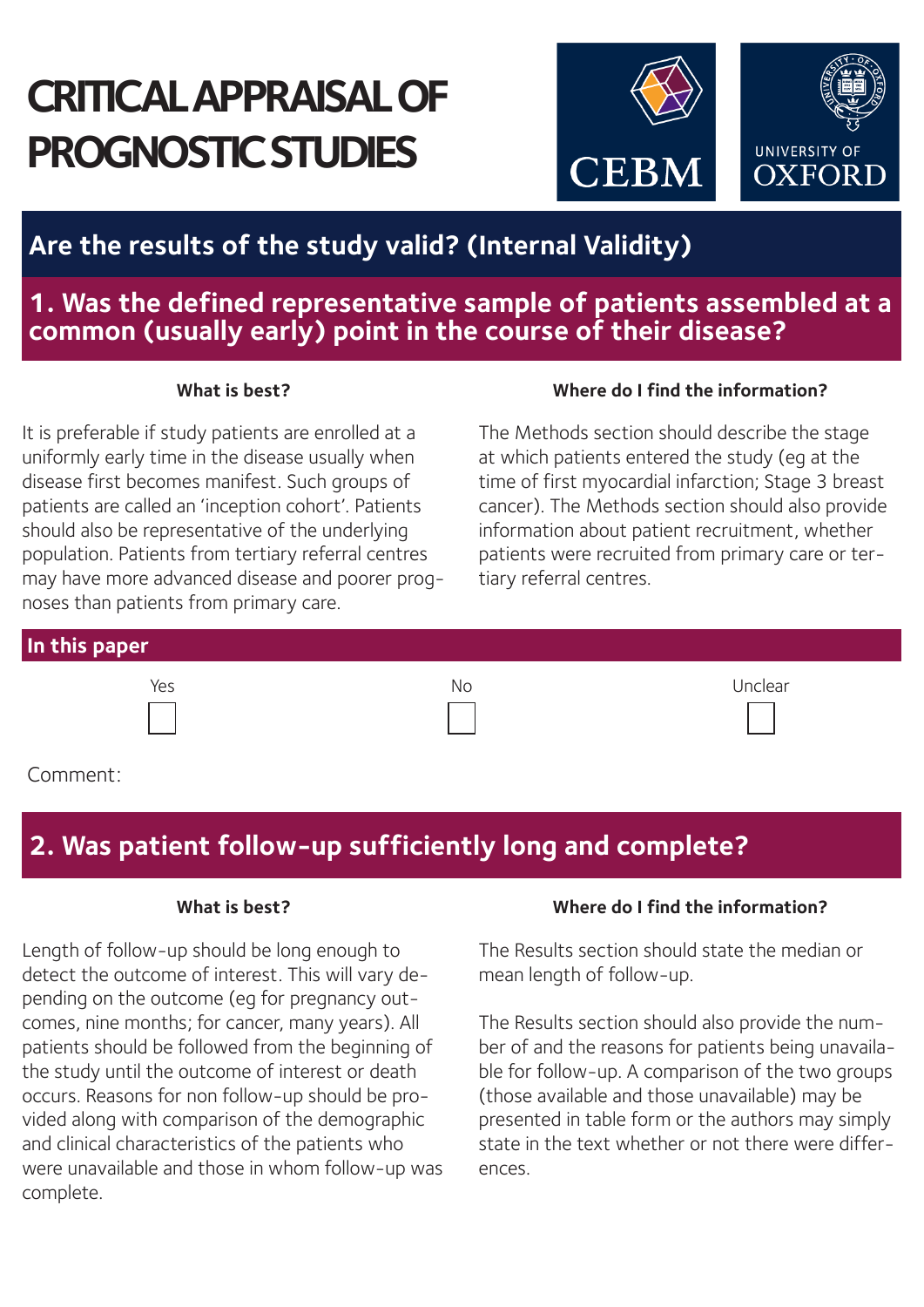| In this paper |    |         |
|---------------|----|---------|
| Yes           | No | Unclear |
| Comment:      |    |         |

## **3. Were outcome criteria either objective or applied in a 'blind' fashion?**

A clear definition of all outcomes should be provided. It is ideal if less objective outcomes are assessed blindly, that is, the individual determining the outcome does not know whether the patient has a potential prognostic factor.

#### **What is best? Where do I find the information?**

The Methods section should provide a clear definition or explicit criteria for each outcome. Whether determination is blinded to prognostic factors will be found in either the Methods or Results sections.

| In this paper |    |         |
|---------------|----|---------|
| Yes           | Νo | Unclear |

### Comment:

# **4. If subgroups with different prognoses are identified, did adjustment for important prognostic factors take place?**

A prognostic factor is a patient characteristic (eg age, stage of disease) that predicts the patient's eventual outcome. The study should adjust for known prognostic factors in the analysis so that results are not distorted.

#### **What is best? Where do I find the information?**

The Results section should identify any prognostic factors and whether or not these have been adjusted for in the analysis. Also look at the tables and figures for evidence of this (eg there may be separate survival curves for patients at different stages of disease or for different age groups).

| In this paper |     |         |
|---------------|-----|---------|
| Yes           | No. | Unclear |
|               |     |         |
|               |     |         |

Comment: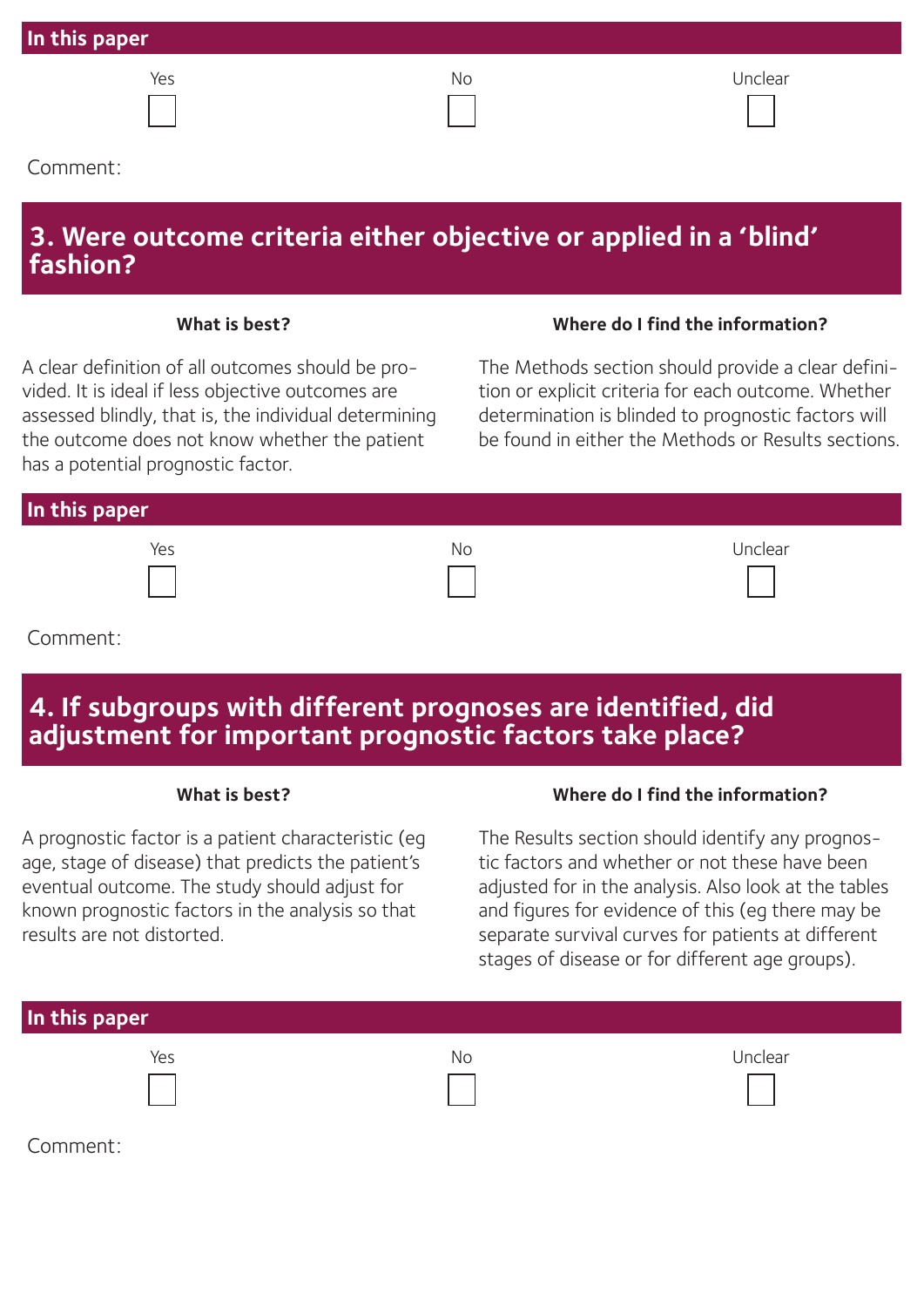### **How likely are the outcomes over time?**

There are several different ways of reporting outcomes of disease. Often they are reported simply as a rate (eg the proportion of people experiencing an event). Expressing prognosis as a rate has some advantages. It is simple, easily communicated and understood and readily committed to memory. Unfortunately, rates convey very little information and there can be important differences in prognosis within similar summary rates. For this reason survival curves are used to estimate survival of a cohort over time. It is a useful method for describing any dichotomous outcome (not just survival) that occurs only once during the follow-up period. The figure below shows the survival curves for three diseases with the same survival rate at 5 years. Notice that the summary rate obscures important differences to patients



Figure: Five year curves for three different diseases.